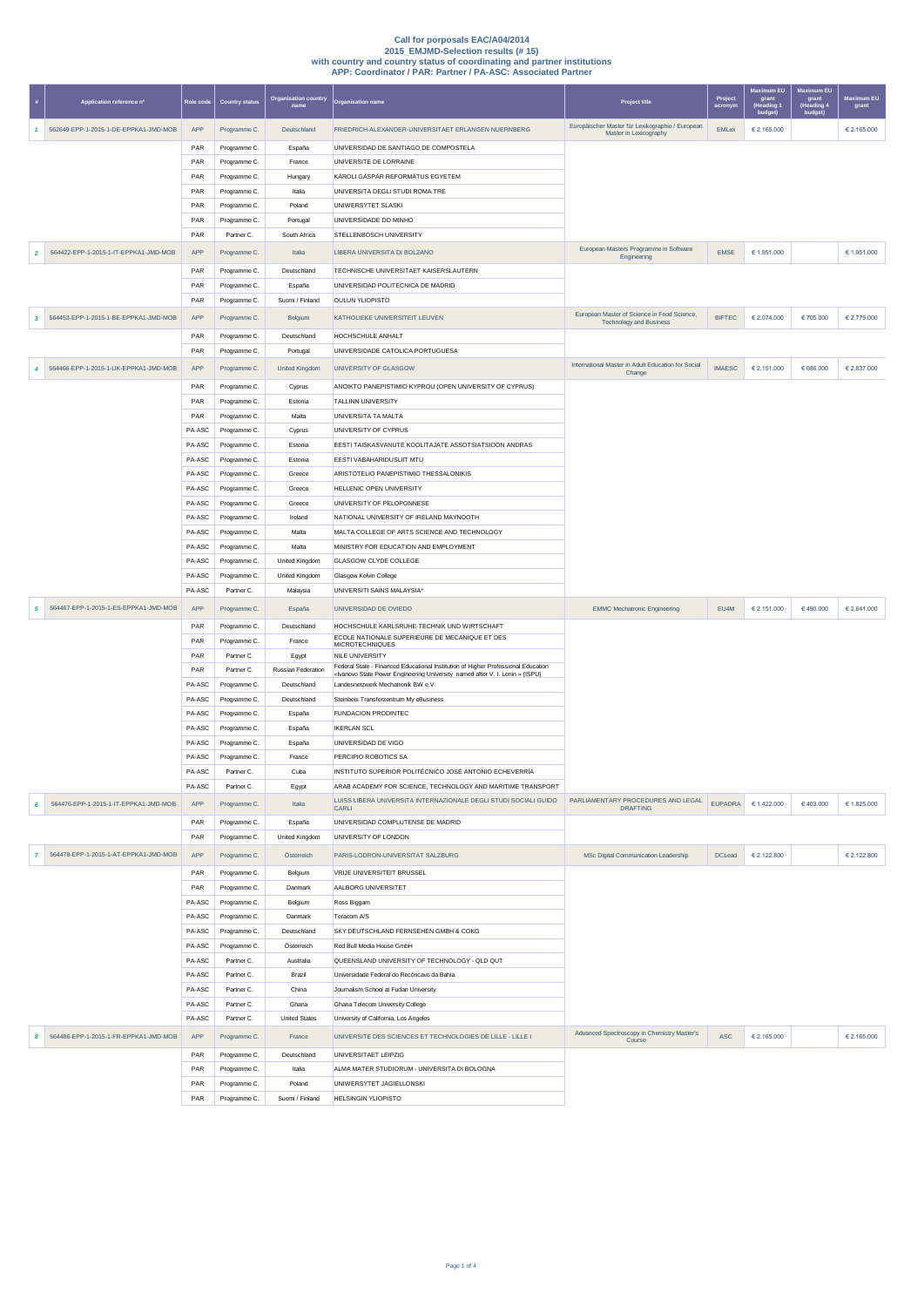| $\#$             | Application reference n°              | Role code | <b>Country status</b> | <b>Organisation country</b><br>name | <b>Organisation name</b>                                                                                     | Project title                                                      | Project<br>acronym | Maximum EU<br>grant<br>(Heading '<br>budget) | <b>Maximum EU</b><br>grant<br>(Heading 4<br>budget) | <b>Maximum EU</b><br>grant |
|------------------|---------------------------------------|-----------|-----------------------|-------------------------------------|--------------------------------------------------------------------------------------------------------------|--------------------------------------------------------------------|--------------------|----------------------------------------------|-----------------------------------------------------|----------------------------|
| $\boldsymbol{9}$ | 564490-EPP-1-2015-1-IT-EPPKA1-JMD-MOB | APP       | Programme C.          | Italia                              | ALMA MATER STUDIORUM - UNIVERSITA DI BOLOGNA                                                                 | Master Erasmus Mundus en Cultures Littéraires<br>Européennes - CLE | CLE                | € 1.909.000                                  | € 387.000                                           | € 2.296.000                |
|                  |                                       | PAR       | Programme C.          | France                              | UNIVERSITE DE HAUTE ALSACE                                                                                   |                                                                    |                    |                                              |                                                     |                            |
|                  |                                       | PAR       | Programme C.          | France                              | UNIVERSITE DE STRASBOURG                                                                                     |                                                                    |                    |                                              |                                                     |                            |
|                  |                                       | PAR       | Programme C.          | Greece                              | ARISTOTELIO PANEPISTIMIO THESSALONIKIS                                                                       |                                                                    |                    |                                              |                                                     |                            |
|                  |                                       | PAR       | Partner C.            | Senegal                             | UNIVERSITE CHEIKH ANTA DIOP DE DAKAR                                                                         |                                                                    |                    |                                              |                                                     |                            |
|                  |                                       | PA-ASC    | Programme C.          | Belgium                             | Archives et Musée de la Littérature                                                                          |                                                                    |                    |                                              |                                                     |                            |
|                  |                                       | PA-ASC    | Programme C.          | France                              | Association des Amis d'Orizons                                                                               |                                                                    |                    |                                              |                                                     |                            |
|                  |                                       | PA-ASC    | Programme C.          | France                              | Association Xanadu                                                                                           |                                                                    |                    |                                              |                                                     |                            |
|                  |                                       | PA-ASC    | Programme C.          | France                              | Società Dante Alighieri                                                                                      |                                                                    |                    |                                              |                                                     |                            |
|                  |                                       | PA-ASC    | Programme C.          | France                              | Ville de Mulhouse                                                                                            |                                                                    |                    |                                              |                                                     |                            |
|                  |                                       | PA-ASC    | Programme C.          | Italia                              | Bottega Finzioni SRL                                                                                         |                                                                    |                    |                                              |                                                     |                            |
|                  |                                       | PA-ASC    | Programme C.          | Italia                              | <b>HAMELIN</b>                                                                                               |                                                                    |                    |                                              |                                                     |                            |
|                  |                                       | PA-ASC    | Programme C.          | Italia                              | Moreno Holding Group Spa                                                                                     |                                                                    |                    |                                              |                                                     |                            |
|                  |                                       | PA-ASC    | Programme C.          | Italia                              | Odoya srl                                                                                                    |                                                                    |                    |                                              |                                                     |                            |
|                  |                                       | PA-ASC    | Programme C.          | Italia                              | TP Associazione Italiana Pubblicitari Professionisti                                                         |                                                                    |                    |                                              |                                                     |                            |
|                  |                                       | PA-ASC    | Programme C.          | Portugal                            | UNIVERSIDADE DE LISBOA                                                                                       |                                                                    |                    |                                              |                                                     |                            |
|                  |                                       | PA-ASC    | Partner C.            | <b>Russian Federation</b>           | STATE EDUCATIONAL INSTITUTION OF HIGHER PROFESSIONAL<br>EDUCATION RUSSIANSTATE UNIVERSITY FOR THE HUMANITIES |                                                                    |                    |                                              |                                                     |                            |
|                  |                                       | PA-ASC    | Partner C.            | Switzerland                         | Fondation Catherine Gide                                                                                     |                                                                    |                    |                                              |                                                     |                            |
| 10               | 564513-EPP-1-2015-1-ES-EPPKA1-JMD-MOB | APP       | Programme C.          | España                              | UNIVERSITAT ROVIRA I VIRGILI                                                                                 | <b>EMJMD on Wine Tourism Innovation</b>                            | <b>WINTOUR</b>     | € 1.969.000                                  | 6539.000                                            | € 2.508.000                |
|                  |                                       | PAR       | Programme C.          | France                              | UNIVERSITE DE BORDEAUX                                                                                       |                                                                    |                    |                                              |                                                     |                            |
|                  |                                       | PAR       | Programme C.          | Portugal                            | UNIVERSIDADE DO PORTO                                                                                        |                                                                    |                    |                                              |                                                     |                            |
|                  |                                       | PA-ASC    | Programme C.          | España                              | Associació Priorat Enoturisme                                                                                |                                                                    |                    |                                              |                                                     |                            |
|                  |                                       | PA-ASC    | Programme C.          | España                              | CODORNIU, S. A.                                                                                              |                                                                    |                    |                                              |                                                     |                            |
|                  |                                       | PA-ASC    | Programme C.          | España                              | <b>COVIDES SCCL</b>                                                                                          |                                                                    |                    |                                              |                                                     |                            |
|                  |                                       | PA-ASC    | Programme C.          | España                              | FREIXENET, S.A.                                                                                              |                                                                    |                    |                                              |                                                     |                            |
|                  |                                       | PA-ASC    | Programme C.          | España                              | <b>MIGUEL TORRES SA</b>                                                                                      |                                                                    |                    |                                              |                                                     |                            |
|                  |                                       | PA-ASC    | Programme C.          | España                              | UNIVERSIDAD DE LA RIOJA                                                                                      |                                                                    |                    |                                              |                                                     |                            |
|                  |                                       | PA-ASC    | Programme C.          | France                              | <b>CIVB</b>                                                                                                  |                                                                    |                    |                                              |                                                     |                            |
|                  |                                       | PA-ASC    | Programme C.          | France                              | Fondation pour la culture et les civilisations du vin                                                        |                                                                    |                    |                                              |                                                     |                            |
|                  |                                       | PA-ASC    | Programme C.          | Greece                              | ARISTOTELIO PANEPISTIMIO THESSALONIKIS                                                                       |                                                                    |                    |                                              |                                                     |                            |
|                  |                                       | PA-ASC    | Programme C.          | Portugal                            | Gran Cruz Porto Sociedade Comercial de Vinhos, Limitada                                                      |                                                                    |                    |                                              |                                                     |                            |
|                  |                                       | PA-ASC    | Programme C.          | Portugal                            | INSTITUTO NACIONAL DE INVESTIGAÇÃO AGRARIA E VETERINARIA                                                     |                                                                    |                    |                                              |                                                     |                            |
|                  |                                       | PA-ASC    | Programme C.          | Portugal                            | Lavradores de Feitoria                                                                                       |                                                                    |                    |                                              |                                                     |                            |
| 11               | 564522-EPP-1-2015-1-ES-EPPKA1-JMD-MOB | APP       | Programme C.          | España                              | UNIVERSITAT DE GIRONA                                                                                        | Erasmus Mundus Joint Master in Medical Imaging<br>and Applications | MAIA               | 61.745.000                                   | 630.000                                             | € 2.375.000                |
|                  |                                       | PAR       | Programme C.          | France                              | UNIVERSITE DE BOURGOGNE                                                                                      |                                                                    |                    |                                              |                                                     |                            |
|                  |                                       | PAR       | Programme C.          | Italia                              | UNIVERSITA DEGLI STUDI DI CASSINO E DEL LAZIO MERIDIONALE                                                    |                                                                    |                    |                                              |                                                     |                            |
|                  |                                       | PA-ASC    | Partner C.            | Malaysia                            | INSTITUTE OF TECHNOLOGY PETRONAS SDN BHD                                                                     |                                                                    |                    |                                              |                                                     |                            |
| 12 <sup>2</sup>  | 564524-EPP-1-2015-1-NL-EPPKA1-JMD-MOB | APP       | Programme C.          | Nederland                           | RIJKSUNIVERSITEIT GRONINGEN                                                                                  | International Master in Innovative Medicine                        | <b>IMIM</b>        | € 2.165.000                                  |                                                     | € 2.165.000                |
|                  |                                       | PAR       | Programme C.          | Deutschland                         | RUPRECHT-KARLS-UNIVERSITAET HEIDELBERG                                                                       |                                                                    |                    |                                              |                                                     |                            |
|                  |                                       | PAR       | Programme C.          | Sverige                             | UPPSALA UNIVERSITET                                                                                          |                                                                    |                    |                                              |                                                     |                            |
|                  |                                       | PAR       | Partner C.            | Brazil                              | UNIVERSIDADE DE SAO PAULO                                                                                    |                                                                    |                    |                                              |                                                     |                            |
|                  |                                       | PAR       | Partner C.            | Chile                               | PONTIFICIA UNIVERSIDAD CATOLICA DE CHILE                                                                     |                                                                    |                    |                                              |                                                     |                            |
|                  |                                       | PAR       | Partner C.            | Colombia                            | Universidad de Antioquia                                                                                     |                                                                    |                    |                                              |                                                     |                            |
|                  |                                       | PAR       | Partner C.            | Mexico                              | UNIVERSIDAD NACIONAL AUTONOMA DE MEXICO                                                                      |                                                                    |                    |                                              |                                                     |                            |
|                  |                                       | PA-ASC    | Programme C.          | Deutschland                         | BOEHRINGER INGELHEIM PHARMA GMBH &CO KG                                                                      |                                                                    |                    |                                              |                                                     |                            |
|                  |                                       | PA-ASC    | Programme C.          | Deutschland                         | SANOFI-AVENTIS DEUTSCHLAND GMBH                                                                              |                                                                    |                    |                                              |                                                     |                            |
|                  |                                       | PA-ASC    | Programme C.          | Nederland                           | INNOCORE TECHNOLOGIES BV                                                                                     |                                                                    |                    |                                              |                                                     |                            |
|                  |                                       | PA-ASC    | Programme C.          | Nederland                           | International Tuning Academy Groningen                                                                       |                                                                    |                    |                                              |                                                     |                            |
|                  |                                       | PA-ASC    | Programme C.          | Nederland                           | IQ Products BV                                                                                               |                                                                    |                    |                                              |                                                     |                            |
|                  |                                       | PA-ASC    | Programme C.          | Nederland                           | Pharmaceutical Research Association Group B.V.                                                               |                                                                    |                    |                                              |                                                     |                            |
|                  |                                       | PA-ASC    | Programme C.          | Nederland                           | QPS Netherlands B.V.                                                                                         |                                                                    |                    |                                              |                                                     |                            |
|                  |                                       | PA-ASC    | Programme C.          | Nederland                           | SYNCOM BV                                                                                                    |                                                                    |                    |                                              |                                                     |                            |
|                  |                                       | PA-ASC    | Partner C.            | Switzerland                         | <b>DSM Nutritional Products Ltd</b>                                                                          |                                                                    |                    |                                              |                                                     |                            |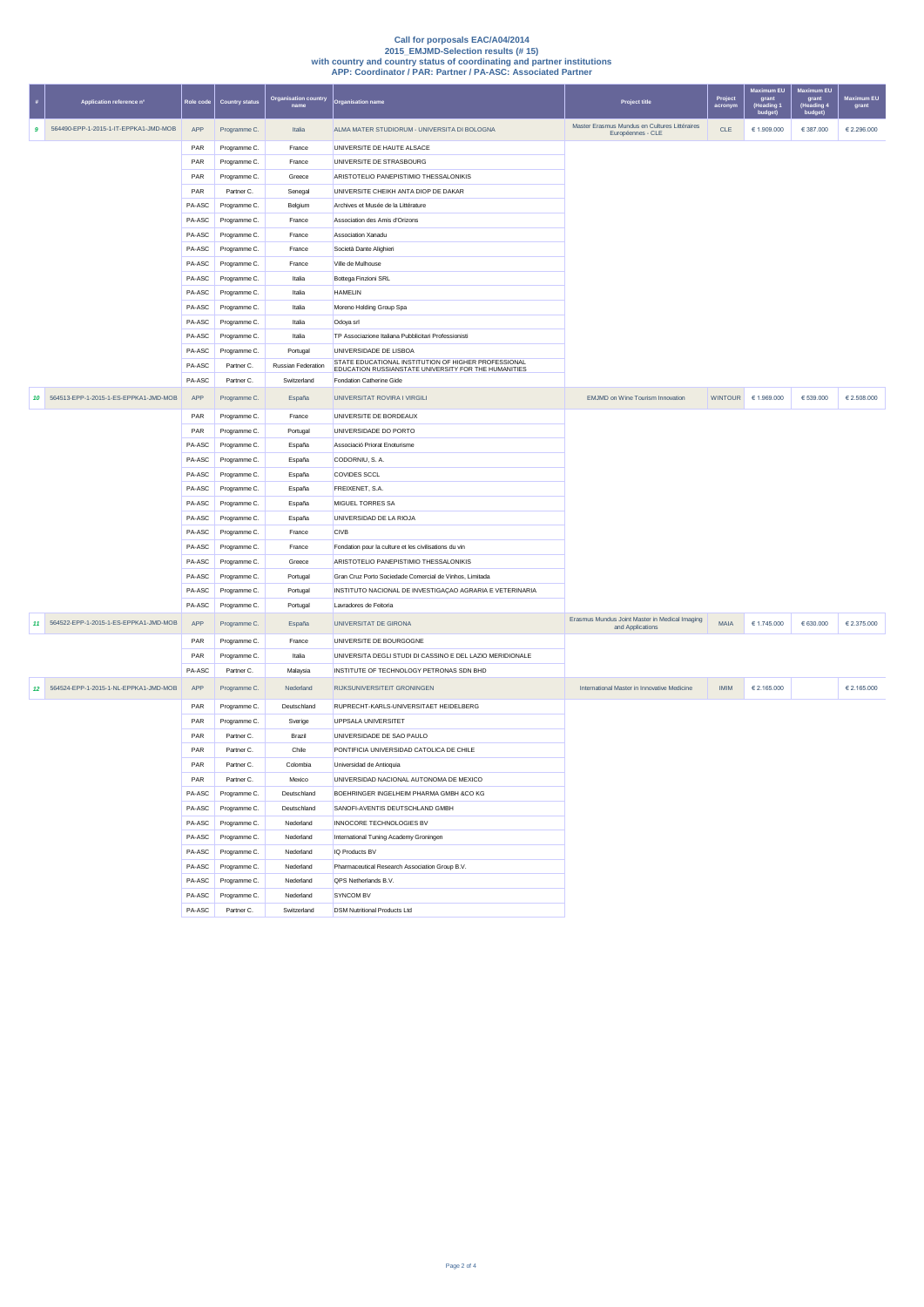| 표 | Application reference n°                 | Role code | <b>Country status</b> | <b>Organisation country</b><br>name | <b>Organisation name</b>                                                                         | <b>Project title</b>                                                                              | Project<br>acronyn | Maximum EU<br>grant<br>(Heading 1<br>budget) | <b>Maximum EU</b><br>grant<br>(Heading 4<br>budget) | <b>Maximum EU</b><br>grant |
|---|------------------------------------------|-----------|-----------------------|-------------------------------------|--------------------------------------------------------------------------------------------------|---------------------------------------------------------------------------------------------------|--------------------|----------------------------------------------|-----------------------------------------------------|----------------------------|
|   | 13 564530-EPP-1-2015-1-ES-EPPKA1-JMD-MOB | APP       | Programme C.          | España                              | UNIVERSITAT POLITECNICA DE VALENCIA                                                              | PlantHealth - European Master degree in PLANT<br>HEALTH IN SUSTAINABLE CROPPING<br><b>SYSTEMS</b> | PlantHe            | € 2.221.000                                  | € 539.000                                           | € 2.760.000                |
|   |                                          | PAR       | Programme C.          | Deutschland                         | GEORG-AUGUST-UNIVERSITAET GOETTINGEN STIFTUNG OEFFENTLICHEN<br><b>RECHTS</b>                     |                                                                                                   |                    |                                              |                                                     |                            |
|   |                                          | PAR       | Programme C.          | France                              | CENTRE INTERNATIONAL D'ETUDES SUPERIEURES EN SCIENCES<br>AGRONOMIQUES DE MONTPELLIER             |                                                                                                   |                    |                                              |                                                     |                            |
|   |                                          | PAR       | Programme C.          | France                              | INSTITUT DES SCIENCES ET INDUSTRIES DU VIVANT ET DE<br><b>I 'FNVIRONNEMENT - AGRO PARIS TECH</b> |                                                                                                   |                    |                                              |                                                     |                            |
|   |                                          | PAR       | Programme C.          | France                              | INSTITUT SUPERIEUR DES SCIENCES AGRONOMIQUES,<br>AGROALIMENTAIRES, HORTICOLES ET DU PAYSAGE      |                                                                                                   |                    |                                              |                                                     |                            |
|   |                                          | PAR       | Programme C.          | Italia                              | UNIVERSITA DEGLI STUDI DI PADOVA                                                                 |                                                                                                   |                    |                                              |                                                     |                            |
|   |                                          | PA-ASC    | Programme C.          | Belgium                             | <b>BIOBEST BELGIUM NV</b>                                                                        |                                                                                                   |                    |                                              |                                                     |                            |
|   |                                          | PA-ASC    | Programme C.          | Belgium                             | UNIVERSITE DE LIEGE                                                                              |                                                                                                   |                    |                                              |                                                     |                            |
|   |                                          | PA-ASC    | Programme C.          | Deutschland                         | <b>BASF SE</b>                                                                                   |                                                                                                   |                    |                                              |                                                     |                            |
|   |                                          | PA-ASC    | Programme C.          | Deutschland                         | BAYER CROPSCIENCE AG                                                                             |                                                                                                   |                    |                                              |                                                     |                            |
|   |                                          | PA-ASC    | Programme C.          | Deutschland                         | JULIUS KUHN-INSTITUT BUNDESFORSCHUNGSINSTITUT FUR<br>KULTURPFLANZEN                              |                                                                                                   |                    |                                              |                                                     |                            |
|   |                                          | PA-ASC    | Programme C.          | Deutschland                         | <b>KWS SAAT AG</b>                                                                               |                                                                                                   |                    |                                              |                                                     |                            |
|   |                                          | PA-ASC    | Programme C.          | France                              | CENTRE DE COOPERATION INTERNATIONAL EN RECHERCHE<br>AGRONOMIQUE POUR LE DEVELOPPEMENT            |                                                                                                   |                    |                                              |                                                     |                            |
|   |                                          | PA-ASC    | Programme C.          | France                              | INVIVO AGROSOLUTIONS SAS                                                                         |                                                                                                   |                    |                                              |                                                     |                            |
|   |                                          | PA-ASC    | Programme C.          | France                              | UNIVERSITE DE LA REUNION                                                                         |                                                                                                   |                    |                                              |                                                     |                            |
|   |                                          | PA-ASC    | Programme C.          | Greece                              | DEMOCRITUS UNIVERSITY OF THRACE                                                                  |                                                                                                   |                    |                                              |                                                     |                            |
|   |                                          | PA-ASC    | Programme C.          | Italia                              | CBC FUROPE SRI                                                                                   |                                                                                                   |                    |                                              |                                                     |                            |
|   |                                          | PA-ASC    | Programme C.          | Italia                              | CONSIGLIO NAZIONALE DELLE RICERCHE                                                               |                                                                                                   |                    |                                              |                                                     |                            |
|   |                                          | PA-ASC    | Programme C.          | Italia                              | FONDAZIONE EDMUND MACH                                                                           |                                                                                                   |                    |                                              |                                                     |                            |
|   |                                          | PA-ASC    | Programme C.          | Italia                              | LIBERA UNIVERSITA DI BOLZANO                                                                     |                                                                                                   |                    |                                              |                                                     |                            |
|   |                                          | PA-ASC    | Programme C.          | Italia                              | UNIVERSITA DEGLI STUDI DI CATANIA                                                                |                                                                                                   |                    |                                              |                                                     |                            |
|   |                                          | PA-ASC    | Programme C.          | Nederland                           | CERTIS EUROPE B.V.                                                                               |                                                                                                   |                    |                                              |                                                     |                            |
|   |                                          | PA-ASC    | Programme C.          | Nederland                           | <b>KOPPERT BV</b>                                                                                |                                                                                                   |                    |                                              |                                                     |                            |
|   |                                          | PA-ASC    | Programme C.          | Romania                             | UNIVERSITATEA DE STIINTE AGRICOLE SI MEDICINA VETERINARA CLUJ                                    |                                                                                                   |                    |                                              |                                                     |                            |
|   |                                          | PA-ASC    | Programme C.          | Turkey                              | <b>NAPOCA</b><br>ANKARA UNIVERSITESI                                                             |                                                                                                   |                    |                                              |                                                     |                            |
|   |                                          | PA-ASC    | Programme C.          | Turkey                              | Cukurova University                                                                              |                                                                                                   |                    |                                              |                                                     |                            |
|   |                                          | PA-ASC    | Programme C.          | Turkey                              | ONDOKUZ MAYIS UNIVERSITY                                                                         |                                                                                                   |                    |                                              |                                                     |                            |
|   |                                          | PA-ASC    | Partner C.            | Algeria                             | Ecole Nationale Superieure Agronomique                                                           |                                                                                                   |                    |                                              |                                                     |                            |
|   |                                          | PA-ASC    | Partner C.            | Argentina                           | UNIVERSIDAD NACIONAL DE CUYO                                                                     |                                                                                                   |                    |                                              |                                                     |                            |
|   |                                          | PA-ASC    | Partner C.            | Brazil                              | CEPEA/ESALQ-USP                                                                                  |                                                                                                   |                    |                                              |                                                     |                            |
|   |                                          | PA-ASC    | Partner C.            | Brazil                              | Universidade Federal Rural de Pernambuco                                                         |                                                                                                   |                    |                                              |                                                     |                            |
|   |                                          | PA-ASC    | Partner C.            | Canada                              | Agriculture and Agri-Food Canada                                                                 |                                                                                                   |                    |                                              |                                                     |                            |
|   |                                          | PA-ASC    | Partner C.            | Ecuador                             | Universidad Técnica Estatal de Quevedo                                                           |                                                                                                   |                    |                                              |                                                     |                            |
|   |                                          | PA-ASC    | Partner C.            | Japan                               | National Agriculture and Food Research Organization                                              |                                                                                                   |                    |                                              |                                                     |                            |
|   |                                          | PA-ASC    | Partner C.            | Kenya                               | <b>UNIVERSITY OF NAIROBL</b>                                                                     |                                                                                                   |                    |                                              |                                                     |                            |
|   |                                          | PA-ASC    | Partner C.            | Morocco                             | INSTITUT AGRONOMIQUE ET VETERINAIRE HASSAN II                                                    |                                                                                                   |                    |                                              |                                                     |                            |
|   |                                          | PA-ASC    | Partner C.            | Senegal                             | UNIVERSITE CHEIKH ANTA DIOP DE DAKAR                                                             |                                                                                                   |                    |                                              |                                                     |                            |
|   |                                          | PA-ASC    | Partner C.            | South Africa                        | AGRICULTURAL RESEARCH COUNCIL (ARC)                                                              |                                                                                                   |                    |                                              |                                                     |                            |
|   |                                          | PA-ASC    | Partner C.            | Switzerland                         | SYNGENTA CROP PROTECTION AG                                                                      |                                                                                                   |                    |                                              |                                                     |                            |
|   |                                          | PA-ASC    | Partner C.            | Thailand                            | <b>Kasetsart University</b>                                                                      |                                                                                                   |                    |                                              |                                                     |                            |
|   |                                          | PA-ASC    | Partner C.            | Tunisia                             | INSTITUTION DE LA RECHERCHE ET DE L'ENSEIGNEMENT SUPERIEUR<br><b>AGRICOLES</b>                   |                                                                                                   |                    |                                              |                                                     |                            |
|   |                                          | PA-ASC    | Partner C.            | <b>United States</b>                | The Ohio State University Research Foundation                                                    |                                                                                                   |                    |                                              |                                                     |                            |
|   |                                          | PA-ASC    | Partner C.            | <b>United States</b>                | University of Georgia Research Foundation, Inc.                                                  |                                                                                                   |                    |                                              |                                                     |                            |
|   |                                          |           |                       |                                     |                                                                                                  |                                                                                                   |                    |                                              |                                                     |                            |